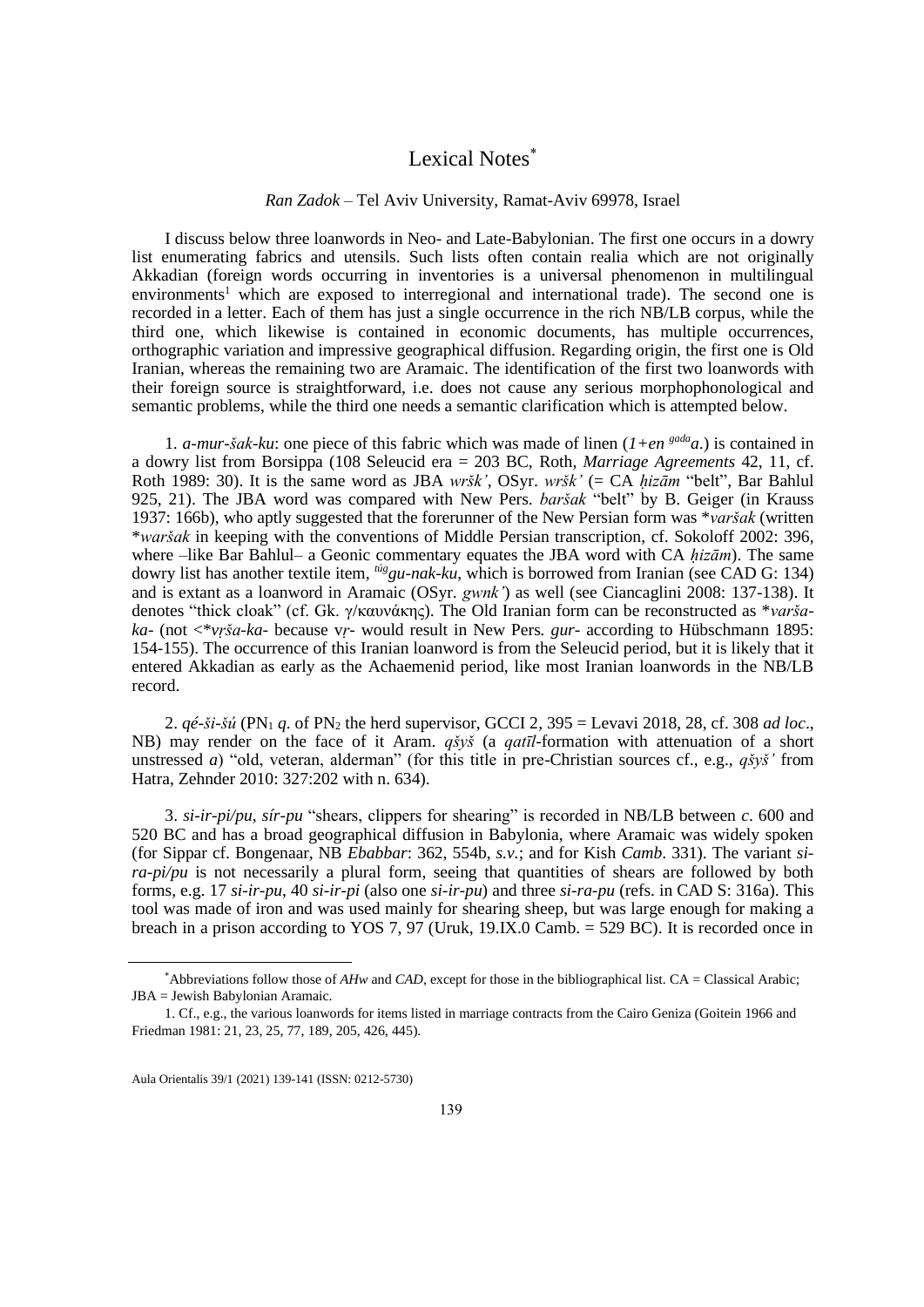a dowry list (two iron *si-ra-pu*, Babylon, 549 BC, *Nbn*. 258, 15, cf. *Nbn*. 967 from Bīt šar-Bābili, i.e. the royal palace complex in Babylon). The word looks phonologically identical with the base of JBA *syrpy* (pl.), i.e. \**syrp* > \**syrp'* which denotes "fangs" according to Müller-Kessler 2011: 242 *ad* Sokoloff 2002: 809 (where the word is left unexplained; she compares OSyr. *srp* "to close"). The Aramaic word is recorded on an incantation bowl where it refers to the fangs of a leopard. If  $sir(a)pu$  and  $**syrp*$  are not mere homonyms, then one has to think of a semantic explanation in order to find a common denominator of the words which have entirely different denotations. I would suggest –with all due reservation- that the only way of bridging between both terms is to assume a figurative sense: the tool, which was larger than regular scissors, was compared by the shepherds, who used it, to the predators' fangs. Shepherds were acquainted with wild animals and exposed to their external anatomy and habits. The shears are opened widely and then closed, thereby cutting and shearing the sheep's wool, just as the predator's fangs are widely opened and closed several times in the process of catching and cutting his prey. It should not be forgotten that the word is not recorded in Akkadian before *c*. 600 BC and that Arameo-Chaldean tribesmen were amply represented among the shepherds in Babylonia, including those employed by the urban temples. Historically it can be envisaged that the word for "fangs" as a common predator's salient feature existed in the earliest phase of Aramaic whereas the iron shears were developed and introduced to the herdsmen's use only in the course of the Iron Age (in the early Iron Age bronze utensils were still more common). Therefore, there is good reason for thinking that "fangs" is the primary meaning and "shears" is the outcome of imitation. A semantic parallel can be Bibl. Heb. *ʿqrb* "scorpion" > "scourge, sting" (a whip with a thorn for beating slaves). Cogan (2001: 349 *ad*  1Kings 12, 11) draws attention to the Akkadian parallels listed in CAD Z: 132-133, s.v. *ziqtu*, b and 165-166, s.v. *zuqaqῑpu*, 4, where also a late Latin usage is compared (cf. Garfinkel 1987: 429-437 and the device with the same function described by Ephrem Syrus quoted by Würthwein 1977: 155, n. 7). As Semantic parallels one may compare other tools and devices which are named after creatures and animals. Such are Old Syriac *ʿqrb*' "scorpion" which renders also σκορπίδιον "an engine of war for discharging arrows" (Greek has also σκορπίος). CA *kalb* "dog" denotes also "iron hook, peg, iron on the axis of a mill" and JBA *klbt'* "bitch" means also a type of stitch (Sokoloff 2002: 581a). In view of the aforesaid it is likely that *sir(a)pu* is an Aramaic loanword in NB/LB.

## *Bibliography*

Bar Bahlul – see Duval.

Ciancaglini, C. A. 2008. *Iranian Loanwords in Syriac*. Beiträge zur Iranistik 28. Wiesbaden.

Cogan, M. 2001. *I Kings. A New Translation with Introduction and Commentary*. The Anchor Bible 10. Garden City, N.Y.

Duval, R. (ed.), 1901. *Lexicon Syriacum auctore Hassano Bar Bahlule*, 1. Paris.

Friedman, M.A. 1981. *Jewish Marriage in Palestine: A Cairo Geniza Study. 2: The Ketubba Texts*. Tel Aviv and New York.

Garfinkel, S. 1987. "On Thistles and Thorns: A New Approach to Ezekiel II 6". VT 37: 426-437. Goitein, S. D. 1966. "Four Old Marriage Contracts from the Cairo Geniza"*. Lešonénu* 30: 208-

213 (in Hebrew).

Hübschmann, H. 1895. *Persische Studien*. Strassburg.

Krauss, S. 1937. *Additamenta ad librum Aruch Completum Alexandri Kohut*. Vienna (repr. New York 1955).

Levavi Y. 2018. *Administrative Epistolography in the Formative Phase of the Neo-Babylonian Empire*. Spätbabylonische Briefe 2. Dubsar 3. Münster.

Aula Orientalis 39/1 (2021) 139-141 (ISSN: 0212-5730)